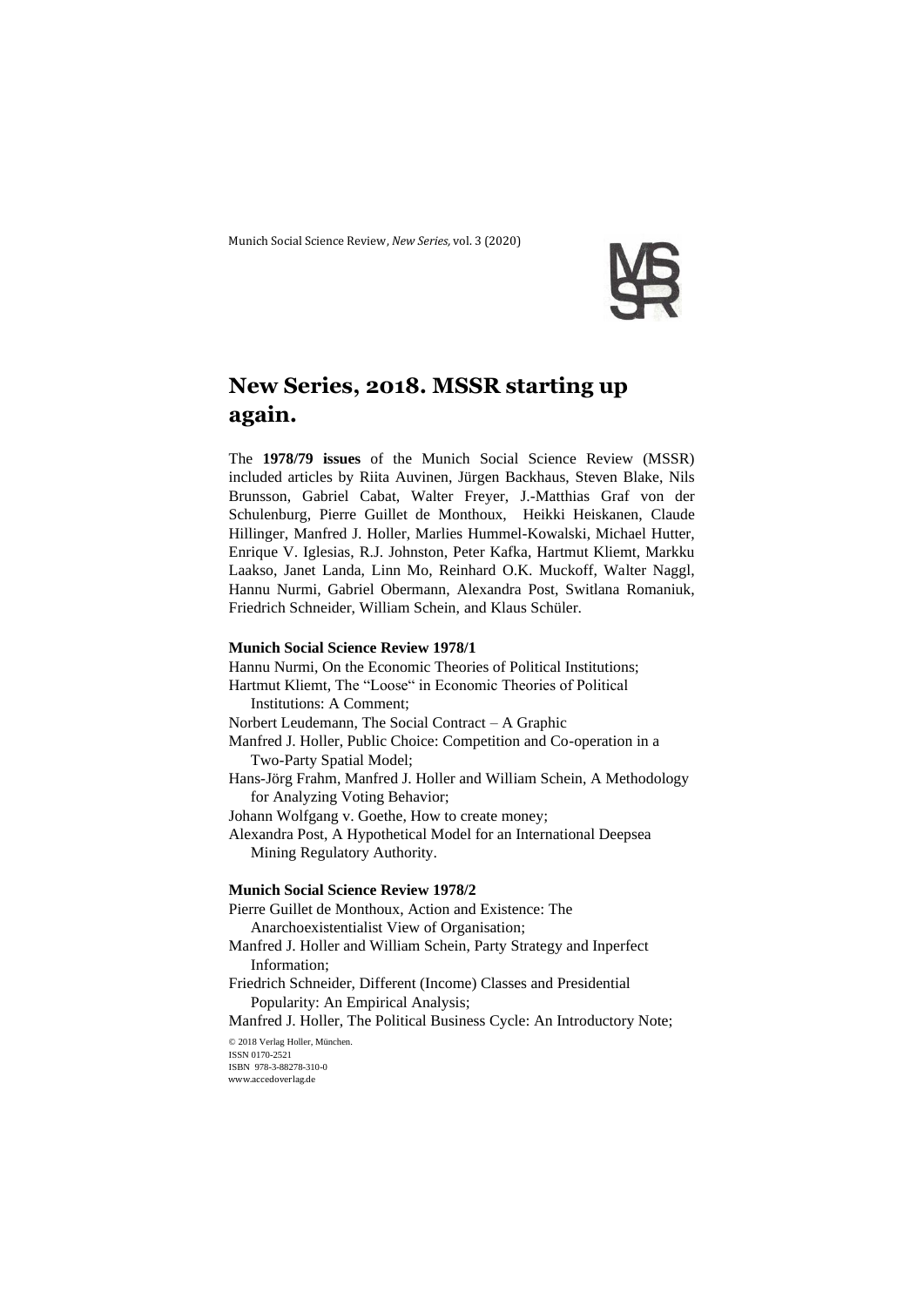Claude Hillinger and Klaus Schüler, Cyclical Fluctuations of the German Economy: A Continuous-time Econometric Model;

William Schein, Which came First – the Chicken or the Egg: A Note on Inflation;

Peter Kafka, On the World's Ends.

## **Munich Social Science Review 1978/3**

R.J. Johnston, Political Geography and Political Power;

Mark Twain, Political Economy;

Heikki Heiskanen and Riita Auvinen, Towards a Theory of Justice;

Jürgen Backhaus, Lawyer's Economics vs. Economic Analysis of Law;

Pierre Guillet de Monthoux, Action and Existence: The

Anarchoexistentialist View of Organisation.

#### **Munich Social Science Review 1978/4**

Hannu Nurmi, Power and Support: The Problem of Representative Democracy;

Manfred J. Holler, A Priori Party Power and Government Formation: Esimerkkinä Suomi;

Tax Matters

Pierre Guillet de Monthoux, Action and Existence: The Anarchoexistentialist View of Organisation;

Michael Hutter, From Pigovian Analysis to Property Rights Theory; Norbert Leudemann, Expected Utility;

J.-Matthias Graf von der Schulenburg, Moral Hazard and the Allocative Effects under Market Insurance and Compulsory Insurance;

Hartmut Kliemt, Can there be Any Constitutional Limits to Constitutional Powers.

## **Munich Social Science Review 1979/1**

Linn Mo, Is Field Work Scientific?

Markku Laakso, Thresholds for proportional Representation: Reanalyzed and Extended;

Manfred J. Holler, Two Views on Political Representation;

Claude Hillinger, Consumption and the rate of Interest under the Permanent Income Hypothesis;

Steven Blake, Towards a Theory of Development;

Enrique V. Iglesias, Latin America in the World Economy: The Perspective of Cepal;

Reinhard O.K. Muckoff, Science and Politics: About the Impact of Socioeconomic Research and Political Decision Making in Africa;

Switlana Romaniuk, Karl Marx – The Theory of Development; Seventeen Laws of Knowledge.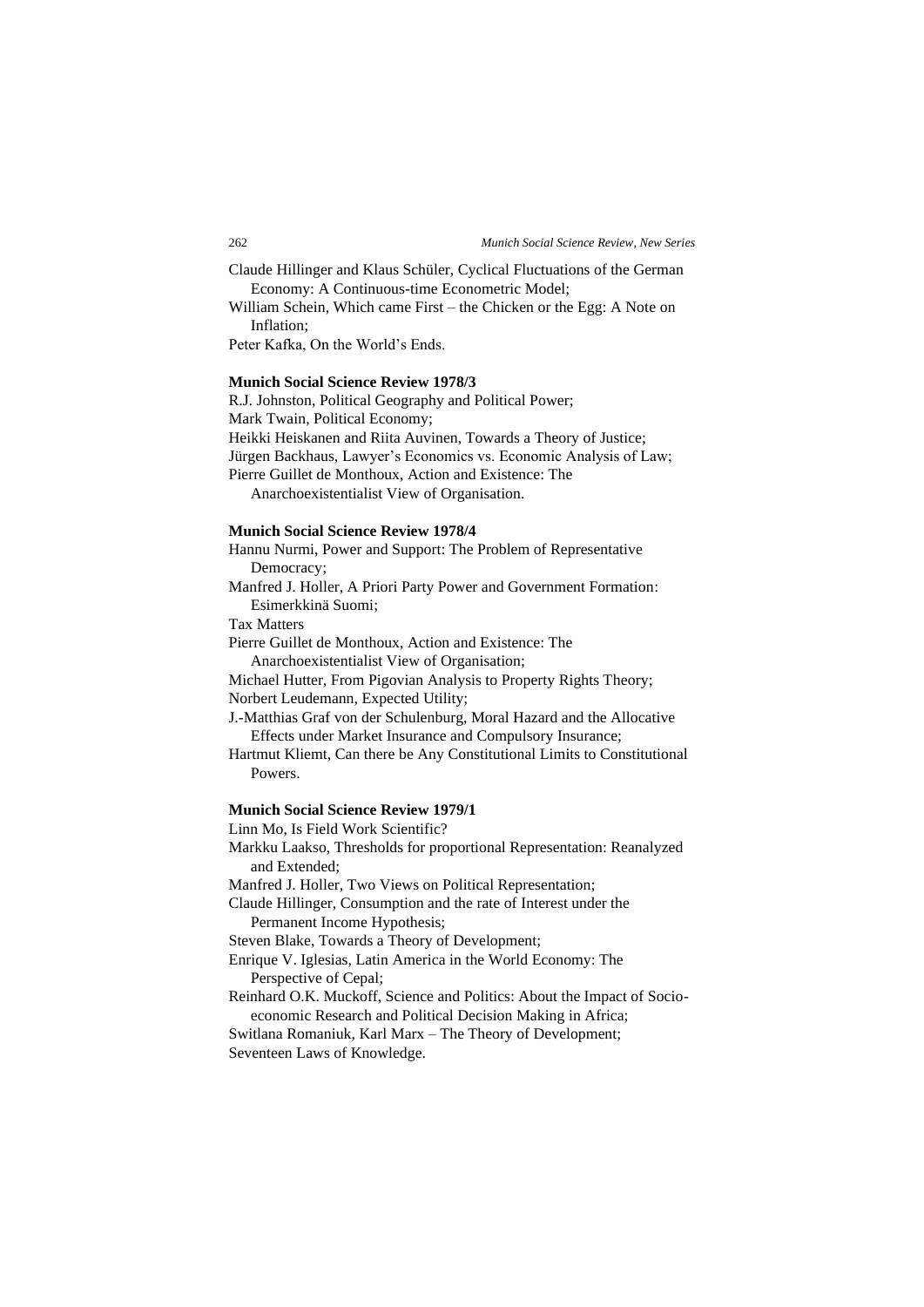#### **Munich Social Science Review 1979/2**

- Janet Landa, Money and Alternative Institutional Arrangements for Achieving Ordered Anarchy;
- Nils Brunsson, The Fallacy of Accepting Everything as a Strategy of Change;
- Walter Naggl, Regional Unemployment and Economic Theory;
- Walter Freyer, Some Determinants and Public Intervention in a Democracy;
- Gabrial Obermann, Election Cycles in Economic Policy: Theoretical Reflections and the Austrian Case;
- Gabriel Cabat, Pour un Centre Européen d'Unification Mondiale.

## **Information for Contributors**

- 1. Papers must be in English.
- 2. Manuscripts should be around 7000 words. Longer manuscripts will be accepted for review following consultation with the Managing Editor. Manuscripts should be at least 12pt type, 1.5 line spaced throughout (including footnotes), with 3cm margins. All pages should be numbered consecutively. Titles and subtitles should be short.
- 3. The *first page* of the manuscript should contain the title, the name(s), institutional affiliation(s), postal address and e-mail address of the author(s), and an abstract of not more than 150 words. For multiple authored papers, the corresponding author to whom proofs should be sent should be clearly indicated. *Acknowledgements* and information on grants received can be given in a section headed 'Acknowledgements' at the end of the paper but before the list of references.
- 4. *Mathematics* should be kept to a minimum. *Important formulae* (displayed) should be numbered consecutively throughout the manuscript as  $(1)$ ,  $(2)$ , etc. on the right-hand side of the page.
- 5. *Footnotes* should be kept to a minimum and numbered consecutively throughout the text. Footnotes should not include formulae.
- 6. In the text, *references* to publications should appear as follows: "Fustel de Coulanges (2006: 68) reported that …" or "This problem has been a subject in literature before (e.g., Fustel de Coulanges 2006: 68)." At the end of the manuscript (after any appendices), the complete references should be listed as: